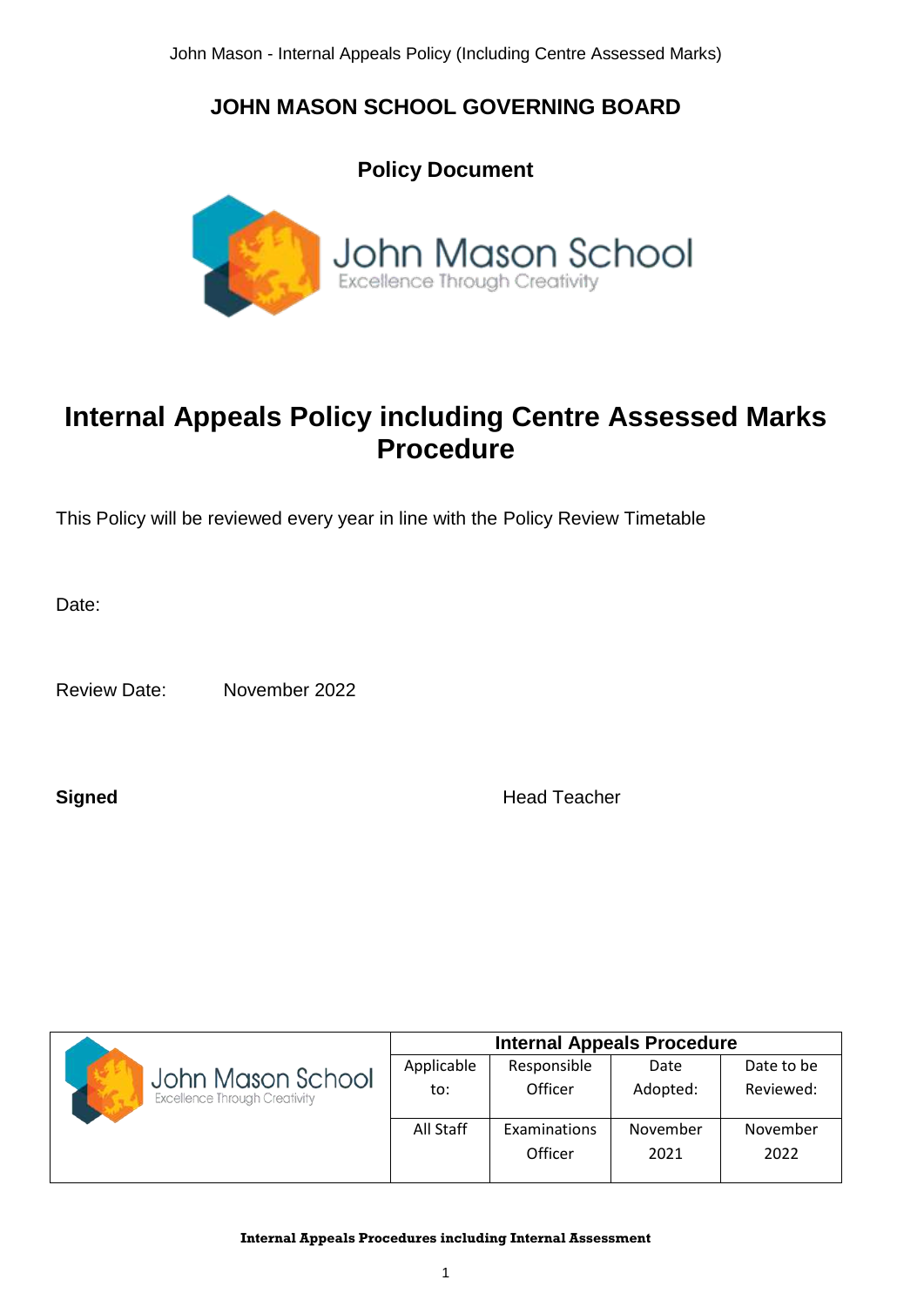## **Appeals against internal assessment decisions (centre assessed marks)**

Certain components of GCSE and GCE (coursework and non-examination assessments) and other qualifications that contribute to the final grade of the qualification are internally assessed (marked) by John Mason School. The marks awarded (the internal assessment decisions) are then submitted by the deadline set by the awarding body for external moderation.

| <b>Date</b>              | <b>Qualification</b>                  | <b>Details</b>                                                             |
|--------------------------|---------------------------------------|----------------------------------------------------------------------------|
| 15/05/2022<br>15/05/2022 | <b>GCSE WIEC</b><br><b>GCSE OTHER</b> | Final date for submission of coursework marks (AQA, OCR, Pearson and WJEC) |
| 15/05/2022               | GCE / ALL                             | Final date for submission of coursework marks (AQA, OCR, Pearson and WJEC) |

#### **Deadlines for the submission of marks Summer 2022 exam series**

John Mason School is committed to ensuring that whenever their staff mark candidates' work this is done fairly, consistently and in accordance with the awarding body's specification and subject-specific associated documents.

John Mason School ensures that all centre staff follow a robust *Non-examination assessment policy* (for the management of GCE and GCSE non-examination assessments). This policy details all procedures relating to non-examination assessments for GCE, GCSE any other non-examination qualifications, including the marking and quality assurance processes which relevant teaching staff are required to follow.

Candidates' work will be marked by staff who have appropriate knowledge, understanding and skill, and who have been trained in this activity. John Mason School is committed to ensuring that work produced by candidates is authenticated in line with the requirements of the awarding body. Where a number of subject teachers are involved in marking candidates' work, internal moderation and standardisation will ensure consistency of marking.

On being informed of their centre assessed marks, if a candidate believes that the above procedures were not followed in relation to the marking of his/her work, or that the assessor has not properly applied the mark scheme to his/her marking, then he/she may make use of this appeals procedure to consider whether to request a review of the centre's marking.

1. John Mason School will ensure that candidates are informed of their centre assessed marks so that they may request a review of the centre's marking before marks are submitted to the awarding body.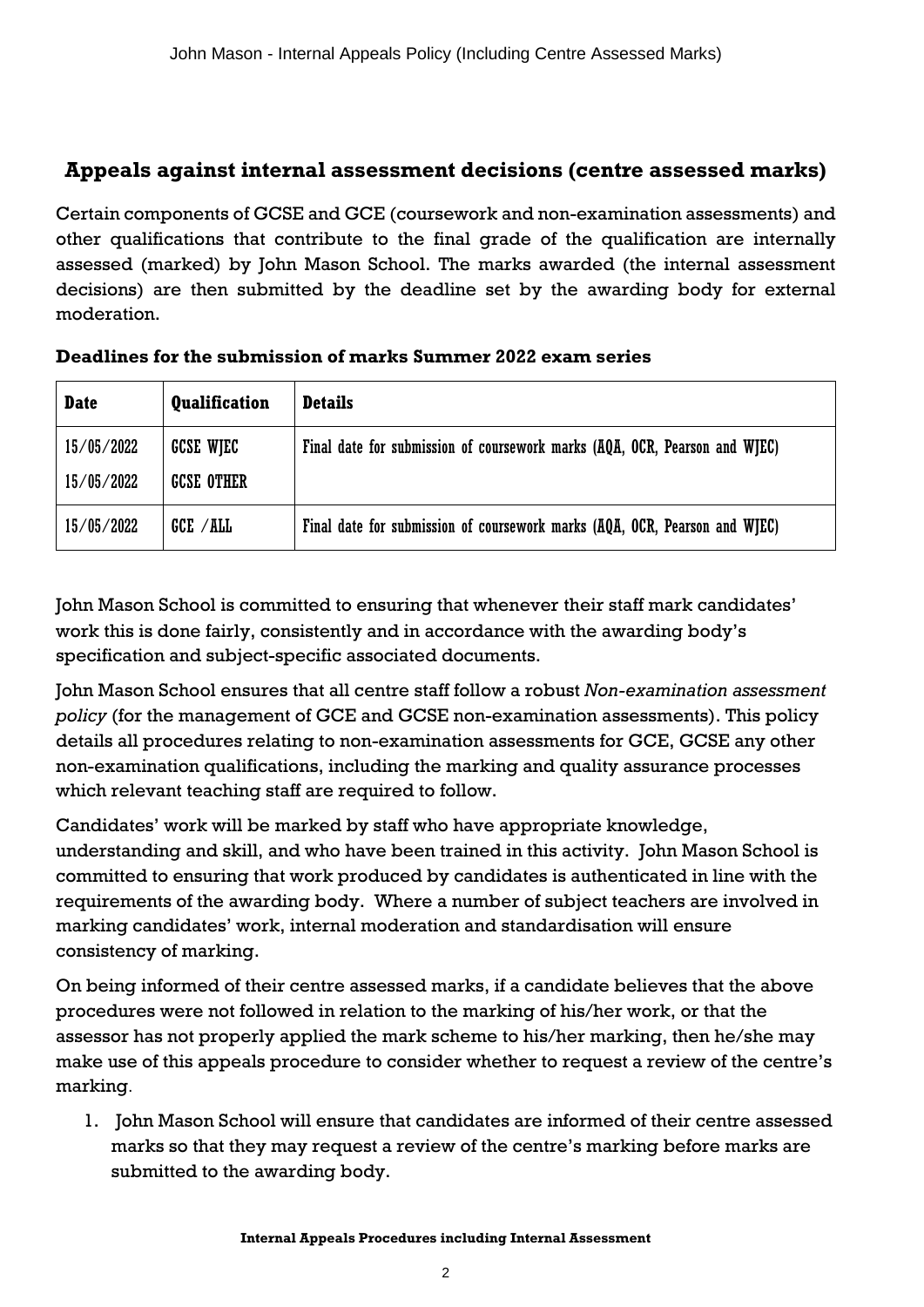John Mason - Internal Appeals Policy (Including Centre Assessed Marks)

- 2. John Mason School will inform candidates that they may request copies of materials (for example, a copy of their marked work, the relevant specification, the mark scheme and any other associated subject-specific documents) to assist them in considering whether to request a review of the centre's marking of the assessment.
- 3. John Mason School will, having received a request for copies of materials, make them available to the candidate within 5 calendar days.
- 4. John Mason School will provide candidates with sufficient time in order to allow them to review copies of materials and reach a decision.
- 5. John Mason School will provide a clear deadline for candidates to submit a request for a review of the centre's marking. Requests will not be accepted after this deadline. Requests must be made in writing within 5 calendar days of receiving copies of the requested materials by completing the internal appeals form.
- 6. John Mason School will allow 5 calendar days for the review to be carried out, to make any necessary changes to marks and to inform the candidate of the outcome, all before the awarding body's deadline.
- 7. John Mason School will ensure that the review of marking is carried out by an assessor who has appropriate competence, has had no previous involvement in the assessment of that candidate and has no personal interest in the review.
- 8. John Mason School will instruct the reviewer to ensure that the candidate's mark is consistent with the standard set by the centre.
- 9. John Mason School will inform the candidate in writing of the outcome of the review of the centre's marking.
- 10.The outcome of the review of the centre's marking will be made known to the head of centre. A written record of the review will be kept and made available to the awarding body upon request.

The moderation process carried out by the awarding bodies may result in a mark change, either upwards or downwards, even after an internal review. The internal review process is in place to ensure consistency of marking within the centre, whereas moderation by the awarding body ensures that centre marking is in line with national standards. The mark submitted to the awarding body is subject to change and should therefore be considered provisional.

## **Appeals against the centre's decision not to support a clerical check, a review of marking, a review of moderation or an appeal**

Following the issue of results, awarding bodies make post-results services available. Full details of these services, internal deadlines for requesting a service and fees charged are provided by the exams officer.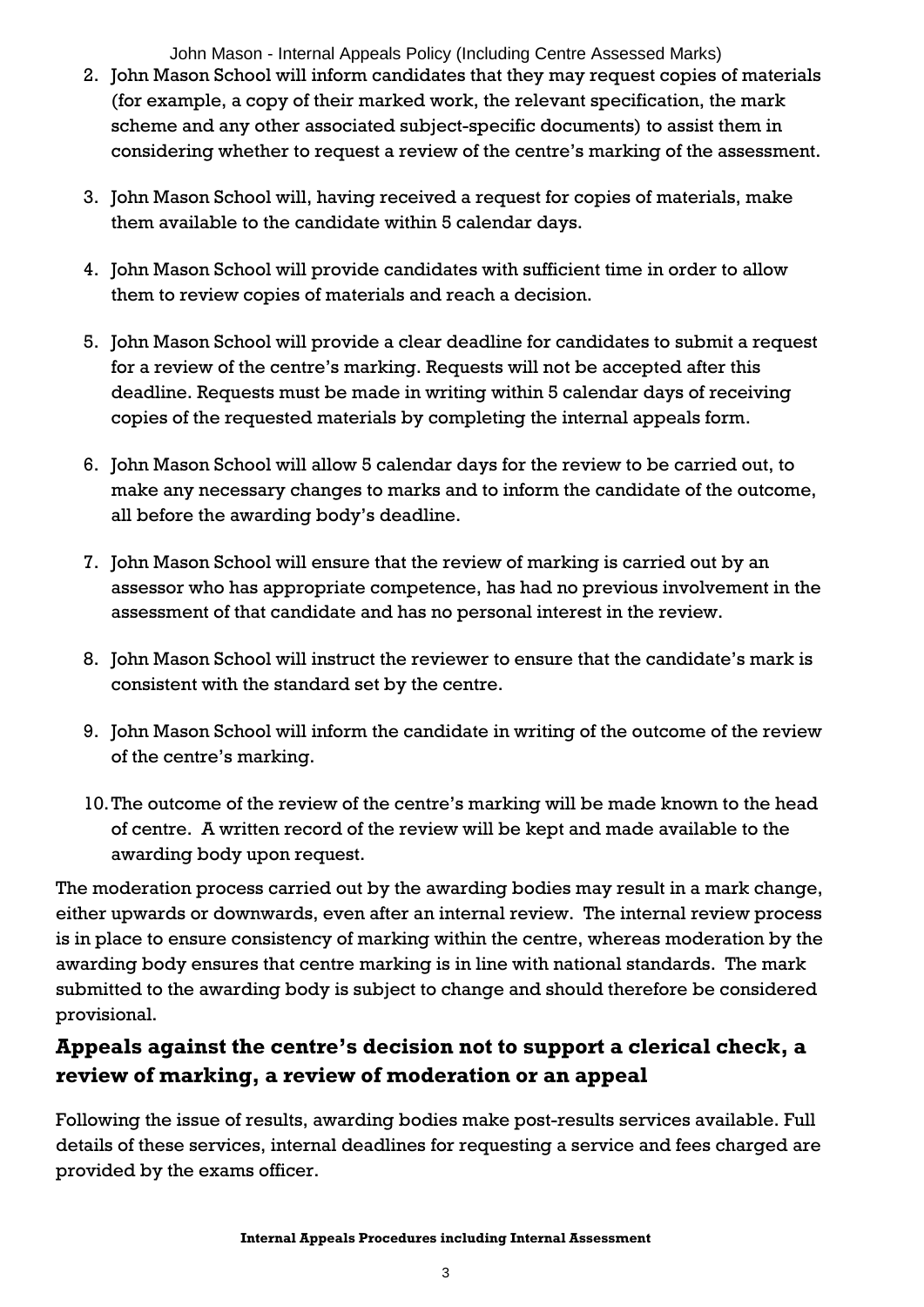John Mason - Internal Appeals Policy (Including Centre Assessed Marks) Candidates are also informed of the arrangements for post-results services before they sit any exams and the accessibility of senior members of centre staff immediately after the publication of results by letter.

If the centre or a candidate (or his/her parent/carer) has a concern and believes a result may not be accurate, a review of the result may be requested.

Reviews of results (RoRs) offers three services.

- Service  $1$  clerical re-check
- Service  $2$  review of marking
- Service  $3$  review of moderation (this service is not available to an individual candidate)

Written candidate consent (informed consent via candidate email is acceptable) is required in all cases before a request for a RoR service 1 or 2 is submitted to the awarding body as with these services candidates' marks and subject grades may be lowered. Candidate consent can only be collected after the publication of results.

If a concern is raised about a particular examination result, the exams officer, teaching staff and head of centre will investigate the feasibility of requesting an enquiry supported by the centre.

Where the centre does not uphold a request from a candidate, the candidate may pay the appropriate RoR fee to the centre and a request will be made to the awarding body on the candidate's behalf.

If the candidate (or his/her parent/carer) believes there are grounds to appeal against the centre's decision not to support an enquiry, an internal appeal can be submitted to the centre by completing the internal appeals form at least 5 calendar days prior to the internal deadline for submitting a RoR.

The appellant will be informed of the outcome of his/her appeal before the internal deadline for submitting a RoR.

Following the RoR outcome, an external appeals process is available if the head of centre remains dissatisfied with the outcome and believes there are grounds for appeal. The JCQ publications *Post-Results Services* and *JCQ Appeals Booklet* (*A guide to the awarding bodies' appeals processes*) will be consulted to determine the acceptable grounds for a preliminary appeal.

Where the head of centre is satisfied after receiving the RoR outcome, but the candidate (or his/her parent/carer) believes there are grounds for a preliminary appeal to the awarding body, a further internal appeal may be made to the head of centre. Following this, the head of centre's decision as to whether to proceed with a preliminary appeal will be based upon the acceptable grounds as detailed in the *JCQ Appeals Booklet*. Candidates or parents/carers are not permitted to make direct representations to an awarding body.

The internal appeals form should be completed and submitted to the centre within 5 calendar days of the notification of the outcome of the RoR. Subject to the head of centre's decision, this will allow the centre to process the preliminary appeal and submit to the awarding body within the required 30 calendar days of receiving the outcome of the review of results process. Awarding body fees which may be charged for the preliminary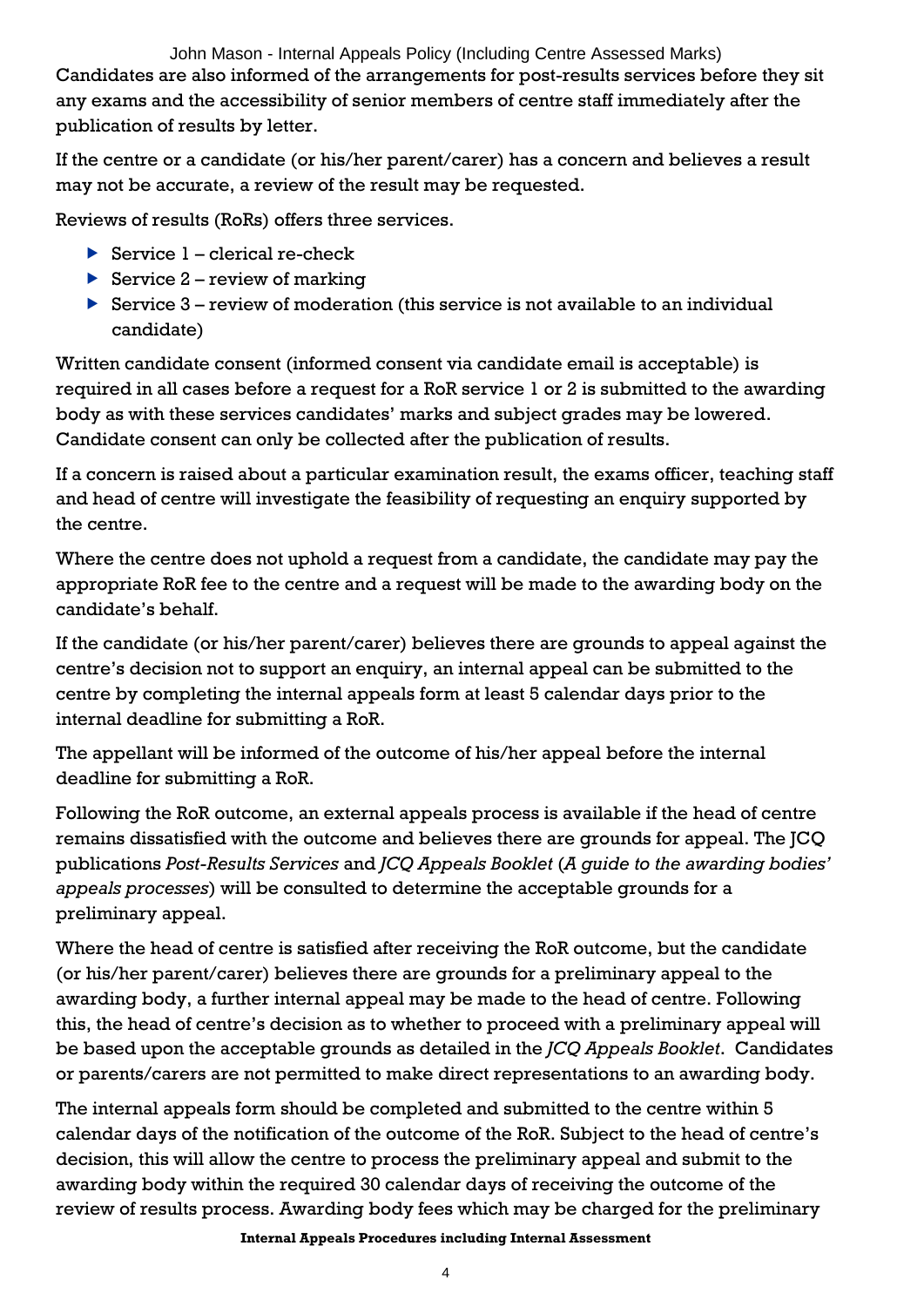John Mason - Internal Appeals Policy (Including Centre Assessed Marks) appeal must be paid to the centre by the appellant before the preliminary appeal is submitted to the awarding body (fees are available from the exams officer). If the appeal is upheld by the awarding body, this fee will be refunded by the awarding body and repaid to the appellant by the centre.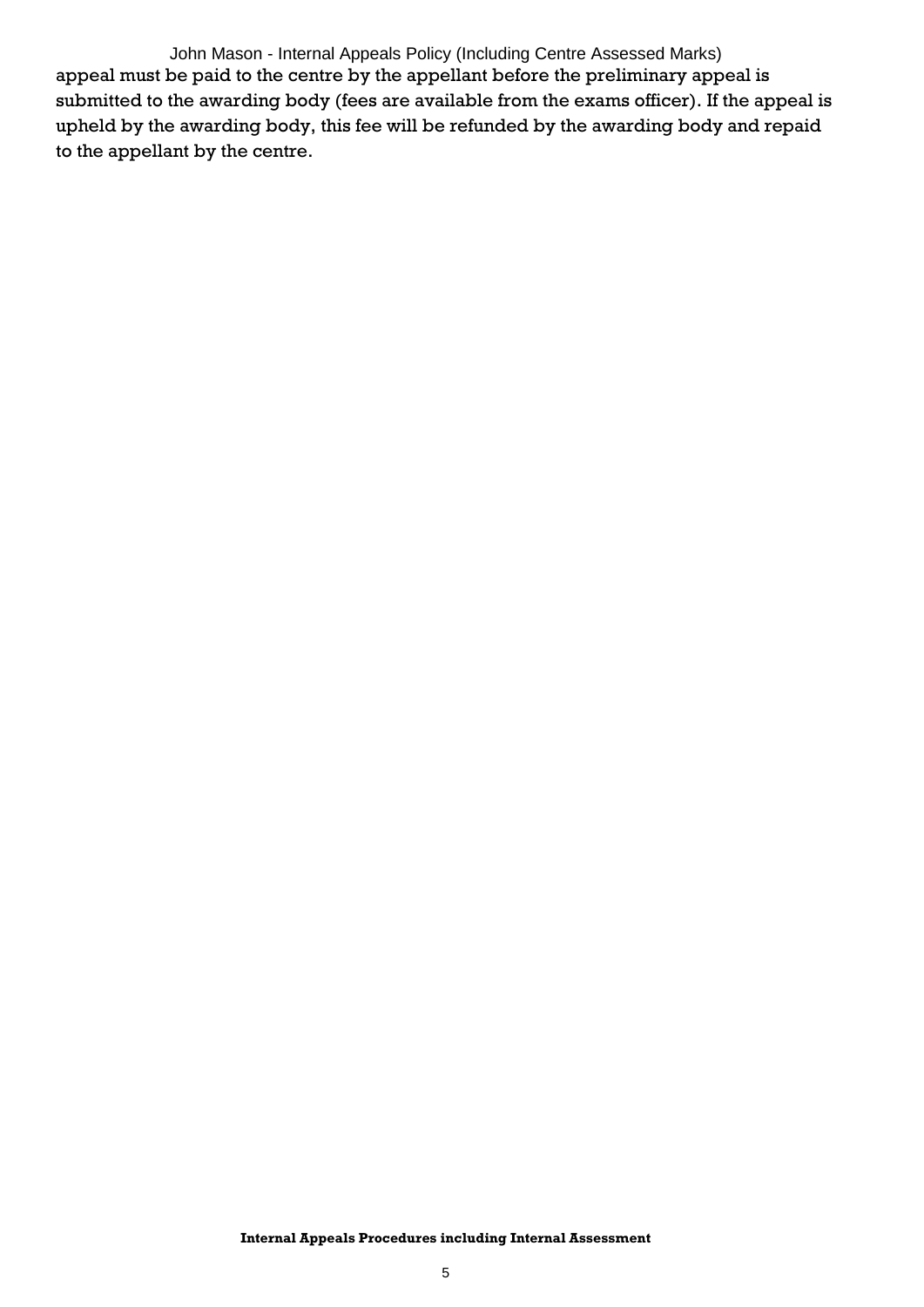John Mason - Internal Appeals Policy (Including Centre Assessed Marks)

### **Internal appeals form**

Please tick box to indicate the nature of your appeal and complete all white boxes on the form below.

- $\Box$  Appeal against an internal assessment decision and/or request for a review of marking
- $\Box$  Appeal against the centre's decision not to support a clerical check, a review of marking, a review of moderation or an appeal

| <b>Candidate</b>  | <b>Candidate</b>        |  |
|-------------------|-------------------------|--|
| Surname           | <b>Forename</b>         |  |
| <b>Exam Board</b> | <b>Exam Code</b>        |  |
| <b>Subject</b>    | <b>Exam Paper</b>       |  |
| <b>Level</b>      | <b>Reference Number</b> |  |

**Please state the grounds for your appeal below**

| <b>Candidate</b> | Date of   |  |
|------------------|-----------|--|
| Signature        | Signature |  |
|                  |           |  |

**This form must be signed, dated and returned to the exams officer on behalf of the head of centre to the timescale indicated in the relevant appeals procedure**